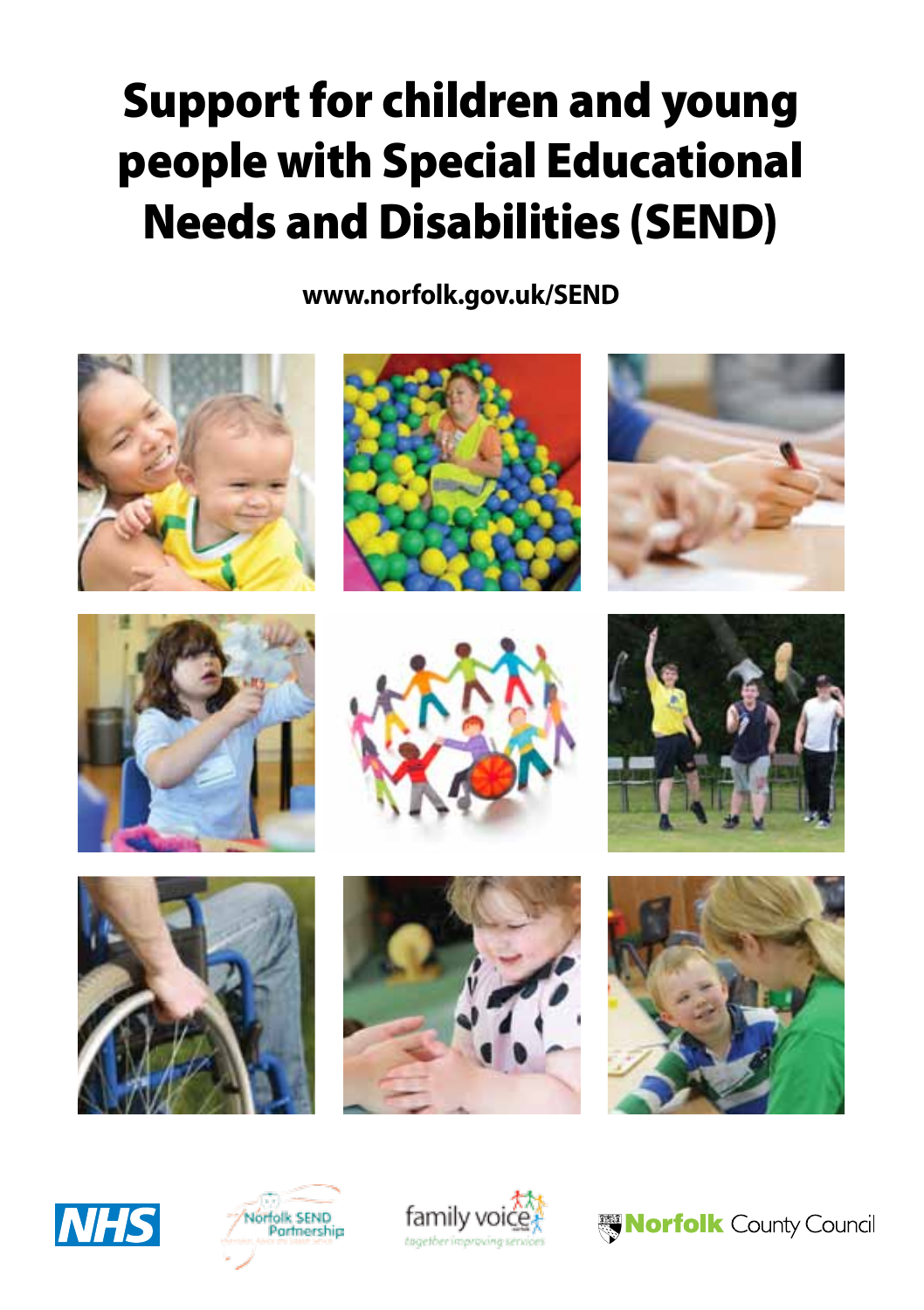### **What is Norfolk's SEND local offer?**

Norfolk's Local Offer brings together information that will be helpful to children and young people with special educational needs and/or disabilities (SEND) and their families.

It is intended to make it easier to find information about the support and services available in Norfolk.

The website address is **www.norfolk.gov.uk/SEND**.

# **Who is it for?**

It is aimed at:

- $\blacksquare$  children and young people with SEND from their birth until they are 25 years old
- $\blacksquare$  their parents, carers and other family members
- $\blacksquare$  individuals, groups, professionals and organisations working with these children, young people and their families.



# **How will it help me?**

The website has lots of information about support and services in your local area and across Norfolk. This includes:

#### **n** Things to do

Information about a broad range of activities, from disability sport, to evening clubs like cubs/scouts or brownies/guides, to specific events during the school holidays.

#### **n Education**

Details of nurseries, playgroups, schools and colleges, the specialist equipment, facilities and programmes they offer, and support services, like specialist teachers and educational psychologists.

#### **n** Health

Information about health services and a wide range of conditions.

#### **n** Social care

Information about social care support, such as the Children with Disabilities Team.

#### **n** Independent living

Advice on where to live, housing options, adaptations and welfare benefits.